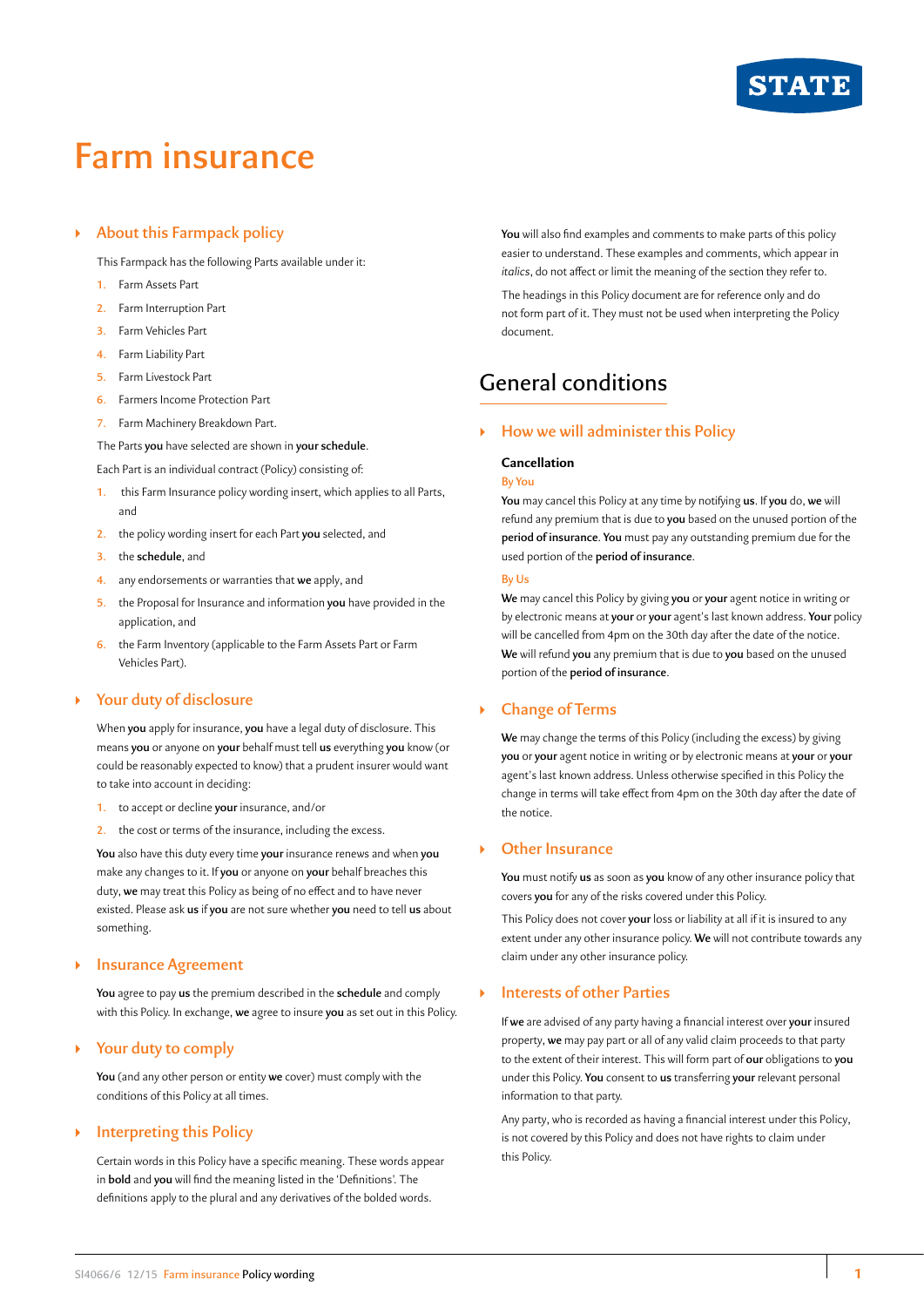## ` **Separate Insurance**

If more than one person or entity is named as 'Insured' in the **schedule**, then all the parties are insured separately (as though a separate Policy had been issued to each person/entity).

However, the sum insured and any sub limit in this Policy will apply to the aggregate of all amounts payable to all insureds for any event.

## ` **Premium Payment Options**

**You** may choose either an annual or a monthly renewable contract. If **you** have elected a monthly renewable contract, then:

- **1. you** must pay by direct debit using the Direct Debit Authority **we**  require, and
- **2.** the Policy is for the initial **period of insurance** stated in the **schedule**, and
- **3.** the Policy will be renewed for further monthly periods of insurance upon receipt of the renewal premium due under the Deduction Authority, and
- **4.** the Policy terms, including the premium, will be reviewed on the anniversary date stated in the **schedule**.

## ` **Laws and Acts that Govern this Policy**

#### **Governing Law and Jurisdiction**

The law of New Zealand applies to this Policy and the New Zealand Courts have exclusive jurisdiction.

#### **Legislation Changes**

Any reference to any Act of Parliament or subordinate rules referred to in this Policy includes any amendments made or substitutions to that law.

#### **Insurance Law Reform Acts**

The exclusions and conditions in this Policy are subject to **your** rights under the Insurance Law Reform Act 1977 and Insurance Law Reform Act 1985.

## ` **Currency**

All sums in this Policy are specified in New Zealand dollars unless stated otherwise.

## ` **Goods and Services Tax**

Where GST is recoverable by **us** under the Goods and Services Tax Act 1985:

- **1.** all sums insured exclude GST, and
- **2.** all sub limits exclude GST, and
- **3.** all excesses include GST, and
- **4.** GST will be added, where applicable, to claim payments.

## Your obligations

## ▶ **Breach of Any Condition**

#### If:

- **1. you**, or
- **2.** any other person or entity **we** cover under this Policy, or
- **3.** anyone acting on **your** behalf,
- breaches any of the terms and/or conditions of this Policy, **we** may:
- **a.** decline **your** claim either in whole or in part, and/or
- **b.** declare either this Policy or all insurance **you** have with **us** to be of no effect from the date of the breach.

#### ` **True statements and answers**

True statements and answers must be given , whether by **you** or any other person, when **you**:

- **a.** apply for this insurance, and/or
- **b.** notify **us** regarding any change in circumstances, and/or
- **c.** make any claim under this Policy, and provide any further communication regarding the claim.

## ` **Reasonable Care**

**You** must take reasonable care at all times to avoid circumstances that could result in a claim. **Your** claim will not be covered if **you** are reckless or grossly irresponsible.

#### ` **Change in Circumstances**

**You** must notify **us** immediately if, after **we** have accepted **your** application for this Policy, there is a material:

- **1.** increase in the risk covered, or
- **2.** alteration of the risk covered.

Once **you** have told **us** of the change, **we** may cancel or alter the premium and/or terms of this policy.

If **you** fail to notify **us** about a change in the risk insured, **we** may:

- **a.** declare this policy unenforceable, and/or
- **b.** decline any subsequent claim either in whole or in part.

These actions will be taken from the date **you** knew, or ought to have known, of the increase or alteration in the risk insured.

*Information is 'material' where we would have made different decisions about either:*

- *a. accepting your insurance, or*
- *b. setting the terms of your insurance,*

*if we had known that information. If in any doubt, notify us anyway. The 'risk covered' refers to both:*

- *a. the actual property or liabilities insured, and*
- *b. you or other persons covered by this Policy.*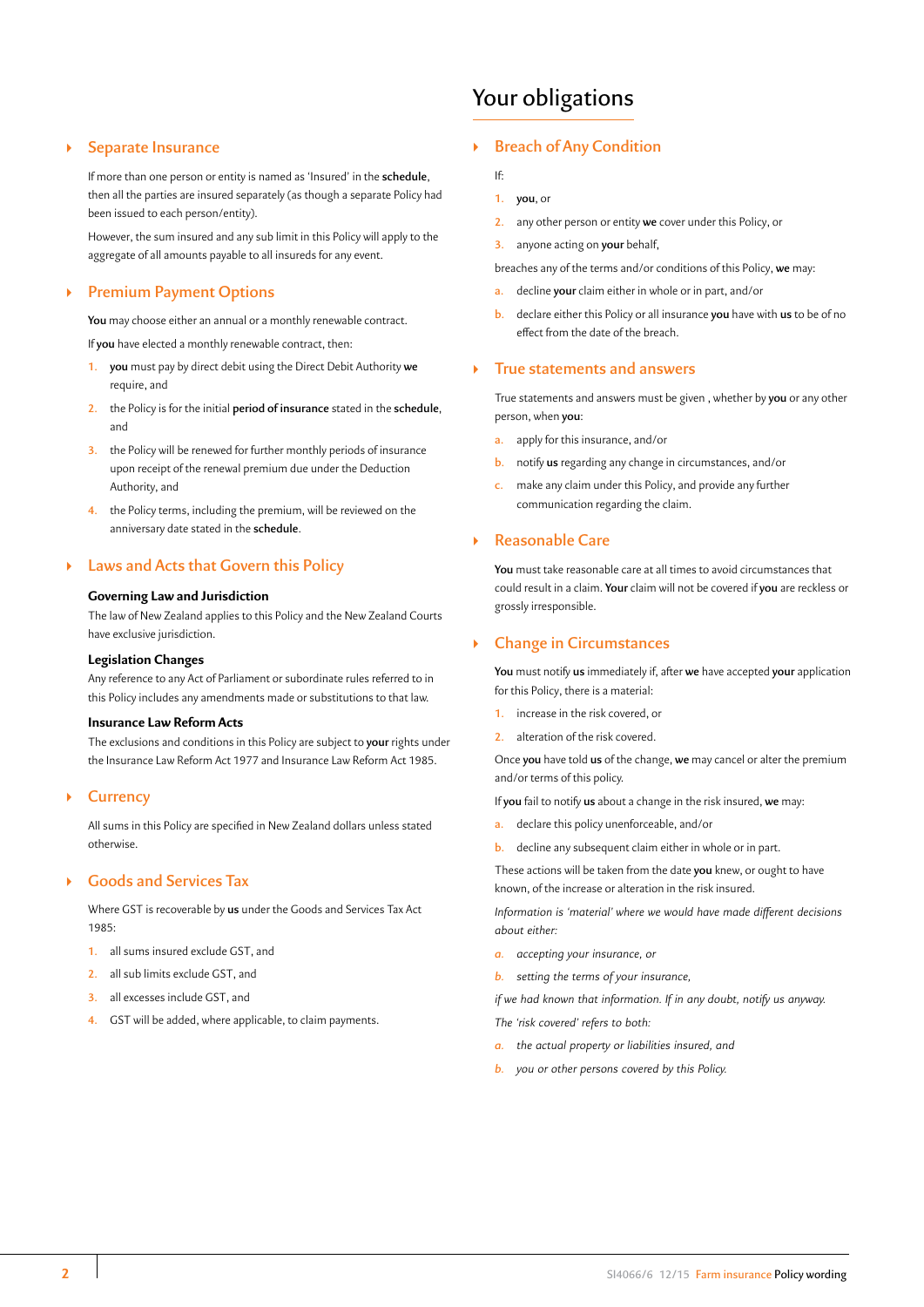## Claims

## ` **What you must do**

If anything happens that may lead to a claim under this Policy, **you** must:

- **1.** take all reasonable steps to minimise the claim and prevent any further loss, expense or liability, and
- **2.** not admit **you** are liable or do or say anything that may prejudice **our** ability to defend the claim against **you** or take recovery action in **your** name, and
- **3.** tell **us** immediately, and
- **4.** notify the police as soon as possible if **you** think any loss was caused by an illegal act, and
- **5.** give **us** free access to examine and assess the claim, and
- **6.** allow **us** to examine the insured property before any repairs are started, and
- **7.** not destroy or dispose of anything that is or could be part of a claim, and
- **8.** send to **us** as soon as possible anything **you** receive from anyone about a claim or possible claim against **you**, and
- **9.** give **us** any information or help that **we** ask for, and
- **10.** complete a claim form or statutory declaration to confirm the claim if **we** request it, and
- **11.** consent to **your** personal information, in connection with the claim, being:
	- **a.** disclosed to **us**, and
	- **b.** transferred to the Insurance Claims Register Limited.

## ` **What you must obtain our agreement to do**

**You** must obtain **our** agreement before **you**:

- **1.** incur any expenses in connection with any claim under this Policy, or
- **2.** negotiate, pay, settle, admit or deny any claim against **you**, or
- **3.** do anything that may prejudice **our** rights of recovery.

## ` **Be truthful**

If **your** claim is dishonest or fraudulent in any way, **we** may:

- **1.** decline **your** claim either in whole or in part, and/or
- **2.** declare either this Policy or all insurance **you** have with **us** to be of no effect from the date of the dishonest or fraudulent act.

This is at **our** sole discretion.

## ` **Actions we may take**

#### **Subrogation**

Once **we** have accepted any part of **your** claim under this Policy, **we** may assume **your** legal right of recovery. If **we** initiate a recovery **we** will include **your** excess, and any other uninsured losses suffered by **you**. Where **we** do this, **you** agree to pay **your** proportional share of the recovery costs, and subsequently the proceeds of the recovery will be shared on the same proportional basis, except that **we** will reimburse **your** excess first.

**You** must fully co-operate with any recovery process. If **you** do not, **we** may recover from **you** the amount paid in relation to the claim.

### **Recoveries**

If any property that **we** have paid a claim for is later found or recovered, **you** must tell **us** immediately and hand it over to **us** if **we** request it. **We** have the right to keep any property that **we** have paid a claim for under this Policy, including any proceeds if it is sold.

### **Reparation**

If any person is ordered to make reparation to **you** for loss to any property that **we** have paid a claim under this Policy for, then **you** must tell **us**. Any payments received, must first reimburse **our** claims payment up to the amount of any reparation received.

#### **Salvage**

In settling any claim **we** may deal with any salvage in a reasonable manner.

## ` **Automatic Reinstatement**

Once any item is restored or replaced following loss or damage, **we** will automatically give **you** free reinstatement of the Limit.

## ` **Excess**

The excess is the first amount **you** must contribute towards the cost of a claim. The Excess applicable is either stated in each policy wording insert and/or shown in the **schedule**. This amount will be deducted from the amount payable in respect of each happening.

## ` **Inspection**

**We** may inspect any item insured under this Policy at any reasonable time and **you** must provide such information as may be reasonably required by **us** in relation to the subject of this insurance. Neither this Condition nor any inspection performed by **us**, nor any report arising from such an inspection, shall be regarded as an undertaking by **us** to determine or warrant that any operations or premises are safe.